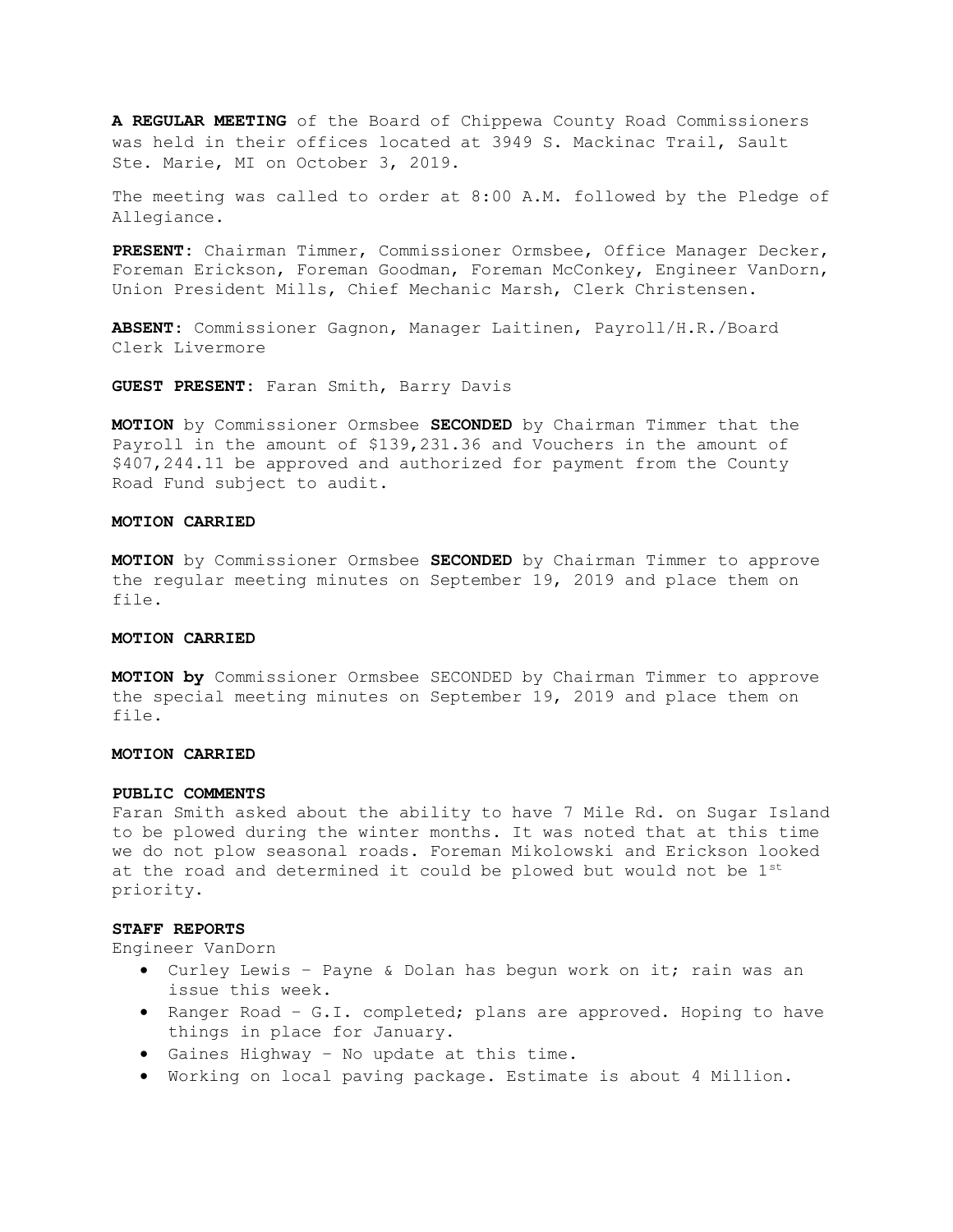Commissioner Ormsbee recommended that Engineer VanDorn have a project ready for when the state finalizes their budget, such as a chip seal package.

Foreman Erickson

- Sugar Island Received 3 plus inches of rain. Seppi Road was washed out. The road is now back together.
- Foreman Erickson wanted to compliment all the hard work of the guys in regards to the wash out on Sugar Island.
- AMZ crew is done
- Working on cleaning out some ditches and have a little more patching to do.
- **•** Started putting in snow stakes.
- Issues with signs in the right of way of roads has grown. MDOT has approved for CCRC to remove signs that are not following the placement guidelines from within the state trunkline right of way. Any signs found to be in violation will be removed and brought back to the county garages and placed outside the fence for the owner.
- Commissioner Ormsbee did drive by an Amish construction site and reminded them about the right of way. Their fencing and signs need to follow the guidelines put in place.

# Foreman McConkey

- E. Clay Road is coming along.
- We have been out doing some patching.
- Ethan has been getting the trucks ready for winter.
- Guys have been putting in culverts, the poly-coated culverts are working very nicely.

Foreman Goodman

- The crew has about 14 mile cleared on Tahqua Trail. Hoping to get the rest raised up and graveled before snow.
- Road side mowing has been wrapped up.
- It has been noticed that when the line painting was done that lines at stop signs were not painted and people are rolling through the stop signs and are unaware of where to stop for the stop sign. It has been really noticeable in Rudyard.

# Office Manager Decker

- Blade bids have been received.
- Pickford is now set up on the timecard/payroll system.
- Working on getting quartley's out next week.
- Used equipment and bid sheet have been placed on the website and is set to close October 15, 2019.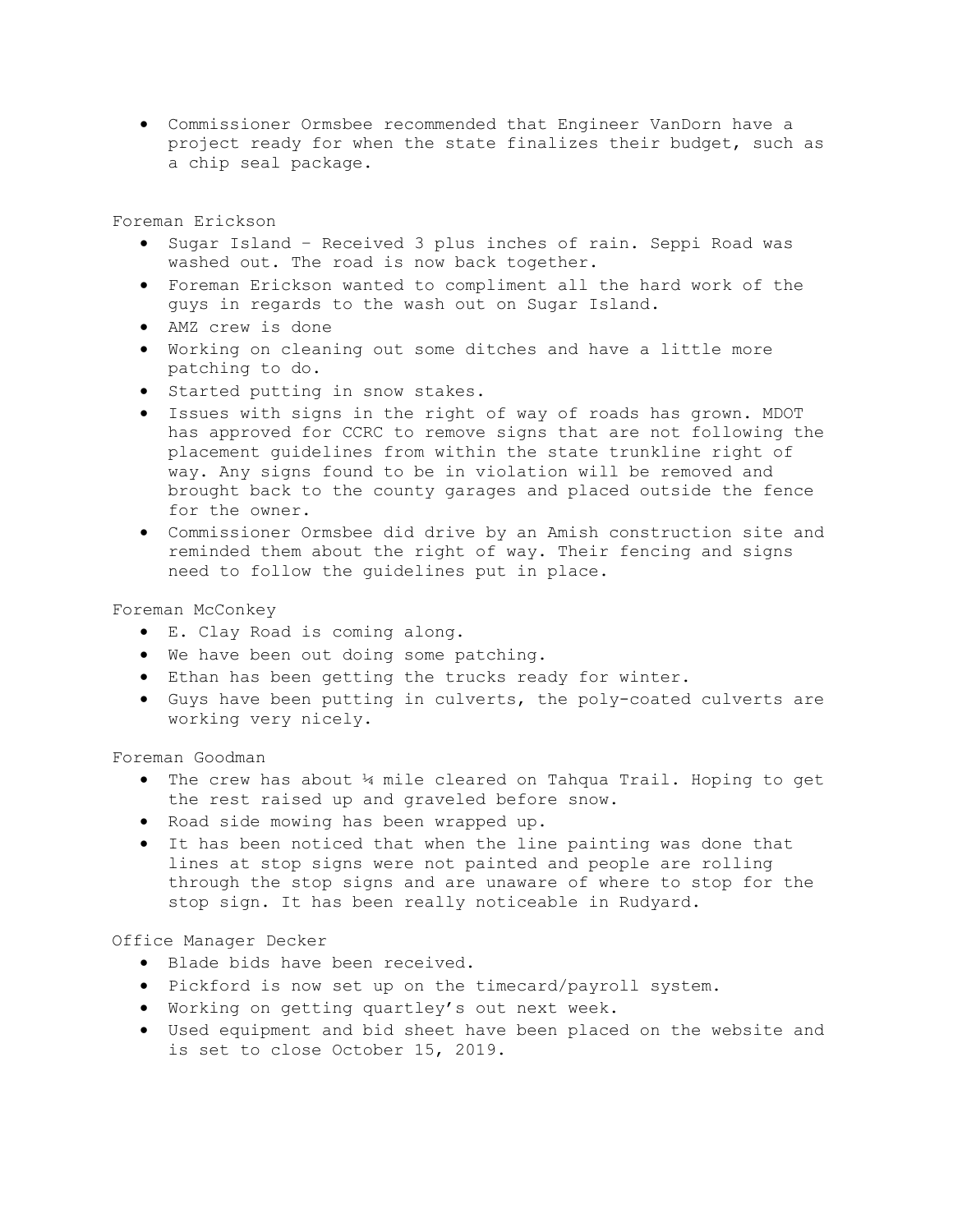Union President Mills

No Report

Payroll/H.R./Board Clerk Livermore

No Report

Chief Mechanic Marsh

- We still do not have the truck chassis from the dealership in Detroit. Office Manager Decker has sent emails to see how we move forward.
- Put used bid notice out, we are getting rid of a couple trucks and the stickers need to be removed off of them.
- We are working to get the trucks ready for winter. Plows are done, we are currently working on sanders.
- Rotating out pickups to go to LineX.
- The wheel loader has been cut out of the budget the last couple years and he foresees some heavy maintenance work on our current loader. Would like to suggest that we look at putting it back in the budget for this upcoming year.
- Commissioner Ormsbee, mentioned that Soo Motors recently took in a diesel truck that we may be interested in and suggested that we may want to reach out to them.

## MANAGER'S REPORT

No Report

# NEW BUSINESS

A. Award Drag Blade Bid

MOTION by Commissioner Ormsbee SECONDED by Chairman Timmer. To award bid for drag blades for the 2019/2020 season to Truck & Trailer Specialties.

# MOTION CARRIED

B. Sign PA 51 – Annual Certification of Employee-related Conditions. MOTION by Commissioner Ormsbee SECONDED by Chairman Timmer. To authorize Chairman Timmer and Office Manager Decker sign the annual certification.

#### MOTION CARRIED

## OLD BUSINESS

Nothing at this time.

#### County Commissioners Comments

Commissioner Ormsbee would like the Foreman to remind to their guys that it is dark in the mornings when they come to work and getting dark earlier, please be careful and watch for the Amish buggy's. Also asked Clerk Christensen if she could reach out to the Sherriff's office to ask if they could put something out on their Facebook page.